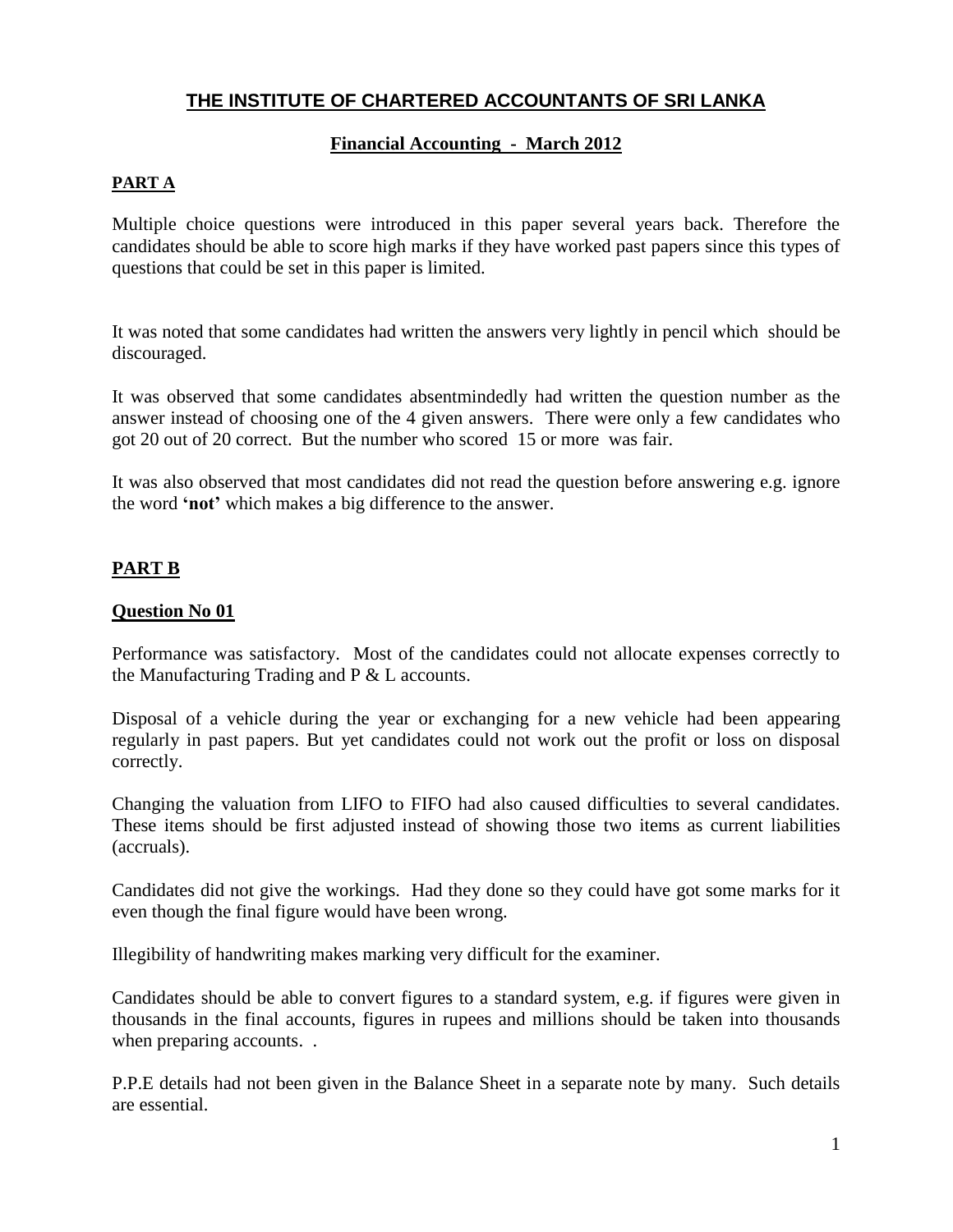## **Question No. 02**

This was a very straightforward question on dissolution of a partnership. About 80% of the candidates had opted to leave this question. Perhaps they were in a difficulty about the theory question in part II. Candidates should know the theory about various committees.

#### **Question No. 03**

This question was attempted successfully by many. Here also many candidates did not score marks in part II which was a theory question on accounting software. Most of the candidates answered only part I.

#### **Question No. 04**

This question on incomplete records was different from the type of question set earlier.

One had to start from the net profit and work upwards to find the purchases, sales, cash paid to creditors and cash received from debtors.

Less than about 15 candidates in all had got these figures correctly.

Most of the candidates had taken the difference between the opening and closing balances of debtors and creditors as sales and purchases. As marks had been allocated for the statements of affairs etc. the candidates scored some marks though they did not show any knowledge of the preparation of final accounts from the given dates.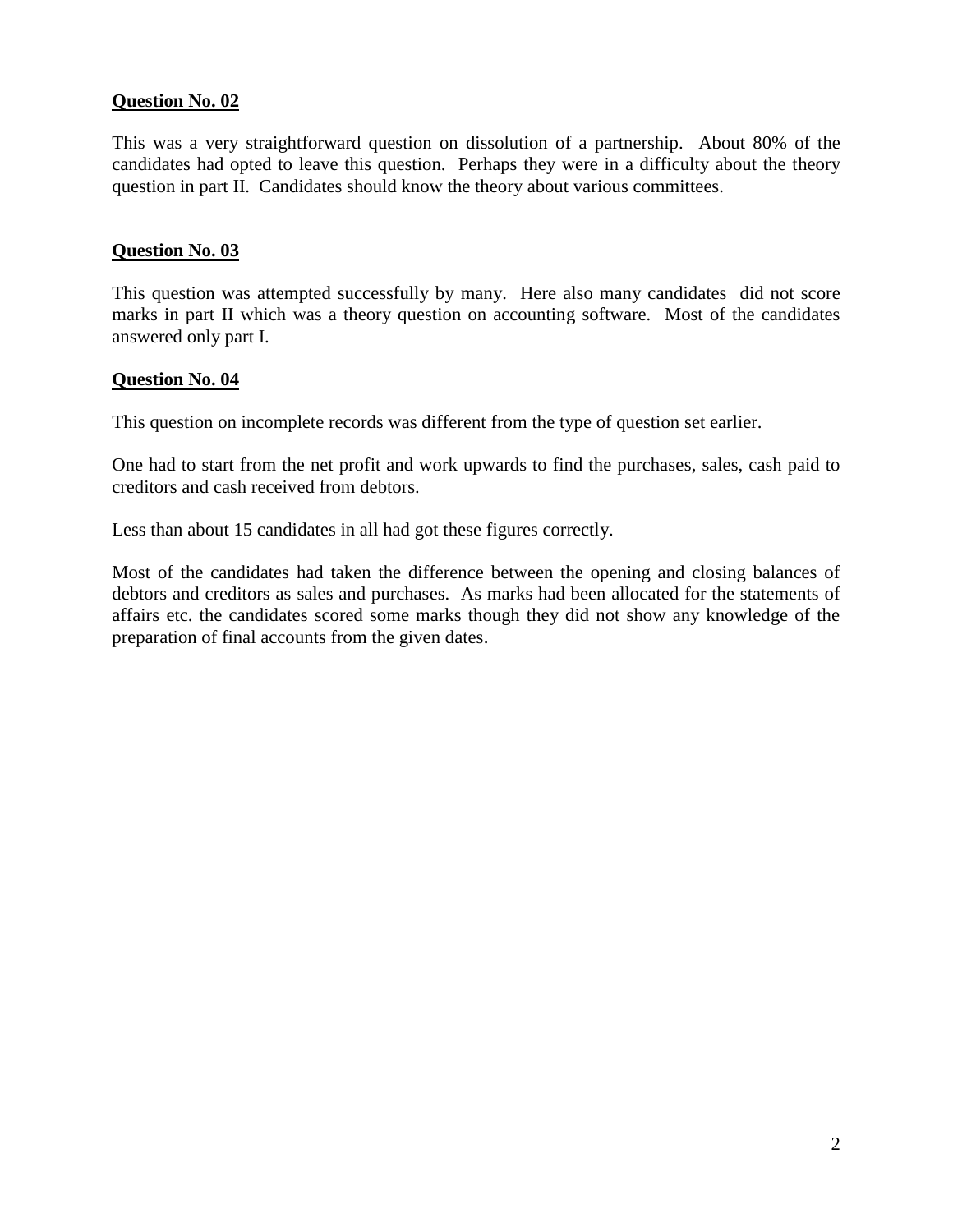## **Business Mathematics and Statistics - March 2012**

## **Paper A**

This part could be easily answered within the allocated time by average candidates. However the performance was not satisfactory.

## **Paper B**

#### **Question No. 01**

- (a) Tested about basic mathematical knowledge, solving quadratic equations and understanding about geometric progression.
- (b) Tested on cash flow, discount factor, scrap value and net present value. Most candidates have not shown the intermediate steps. Some candidates did not have basic mathematical knowledge about multiplying expressions and solving quadratic equations. Some have not clearly understood the present value, future values and using discount factor. They should have read the question clearly before writing the answer.

In part (c) most of the candidates did not identify the question and had used geometric progression. Some had used formulas in Arithmetic progression instead of geometric progression. Some candidates had calculated values for each year without using formulas.

#### **Question No. 02**

Tested the knowledge about the concepts, cost function, revenue function, fixed cost, variable cost and break- even point.

 If candidates knew the theory they could have easily scored full marks. This was a direct question about basic theory.

Generally candidates had given satisfactory answers. Candidates should have been familiar with sketching the graphs correctly, using units and labeling the axis.

Some have clearly understood the cost function, revenue function, and drew the graph correctly. But they did not write those functions though they have been asked to write the functions. So they obtained lessor marks.

In part (c) some candidates had got the answer without using equations.

Some candidates could not solve the equations. They substituted so many values to get the correct value. They would have to improve their ability about solving simple equations.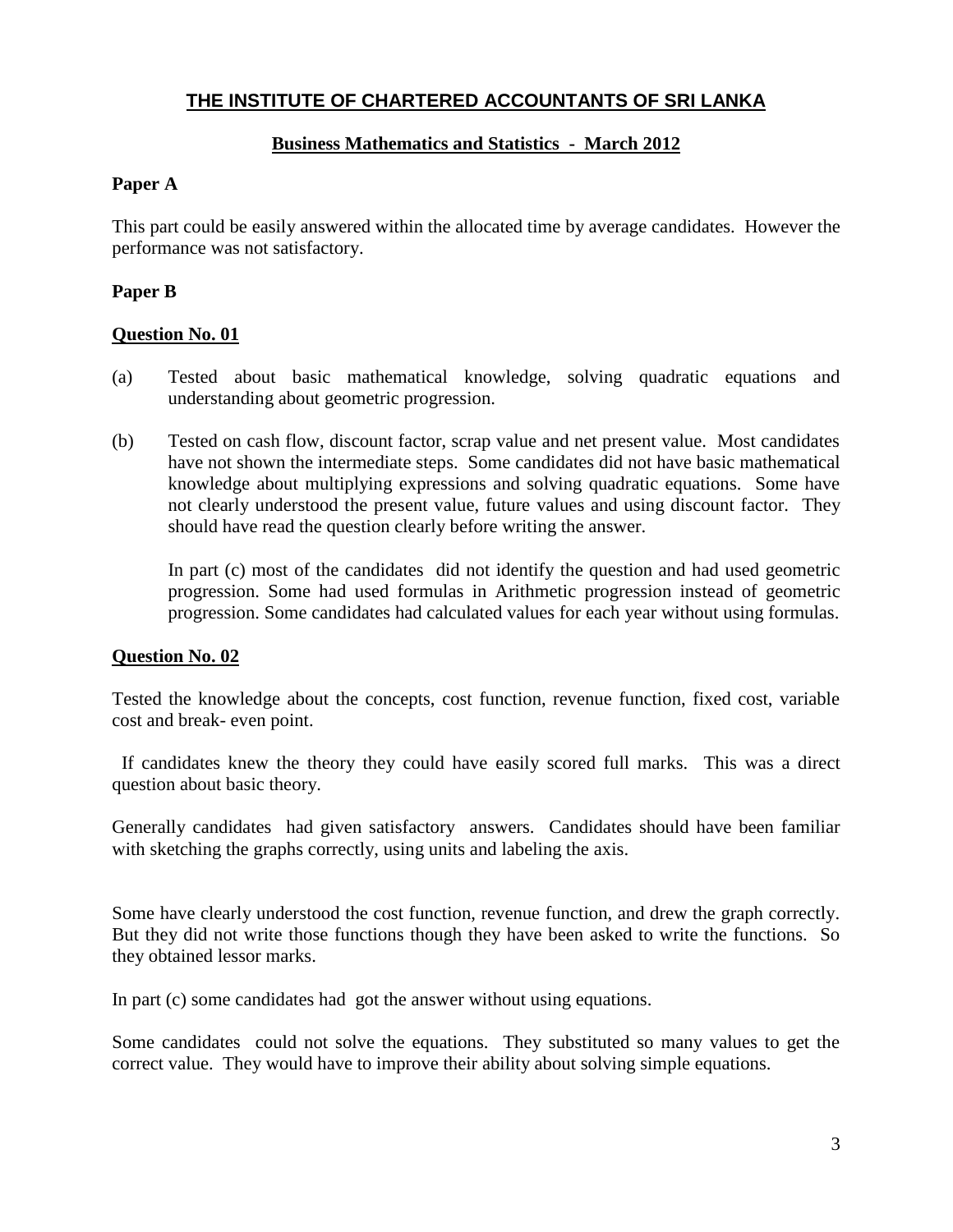## **Question No. 03**

In part (a), it was tested the ability of the candidates to take a decision by evaluating the net present value using discount factor.

In part (b) it was asked to construct a histogram to get the medal value and identify the medium.

In part (a) some of the candidates had not correctly used the discount factor for monthly cash flows. Some candidates directly calculated using the given monthly values to get outright purchase without using any discount rate.

Part (b)- when drawing the histogram some candidates had not marked the scale properly on horizontal axis. Some of them had not used a graph sheet. It is advisable to use graph sheets since it would minimize the errors when calculating the model value.

Some candidates did not know how to construct a histogram correctly. When drawing the histogram for unequal class intervals they did not know frequency should be divided by the number of class intervals. Ex:  $120 - 160$  range; they did not divide the frequency by 2.

Some candidates had drawn bar charges instead of histograms.

#### **Question No. 04**

Analytical skills and calculation skills for data collection were tested by the question.

The knowledge on calculating the mean, standard deviation, data collection, data patterns for given data and using those in practical situations were also examined.

- Part (a) Many candidates could not identify the four measures correctly.
- Part (b) Some candidates had calculation errors. Some candidates could not understand the last part of the question. They could have easily calculated the probability, but they have used other long methods.

There were lot of irrelevant answers due to wrong approaches and calculation errors such as  $M =$  $A + (\Sigma{x}) / \Sigma(f)$ . Candidates were unable to pick up guidance given in the paper. Practicing similar specimen and past paper questions should improve the performance. Lack of basic knowledge and wrong approaches made them to get low marks. They have to improve the ability to use the guidance.

#### **Question No. 05**

In part (a) the ability to find the arithmetic mean of a given data set and monthly impact of the increased fuel cost due to increased petrol price was tested.

In part (b) the ability to find an unknown standard deviation of normal distribution was tested.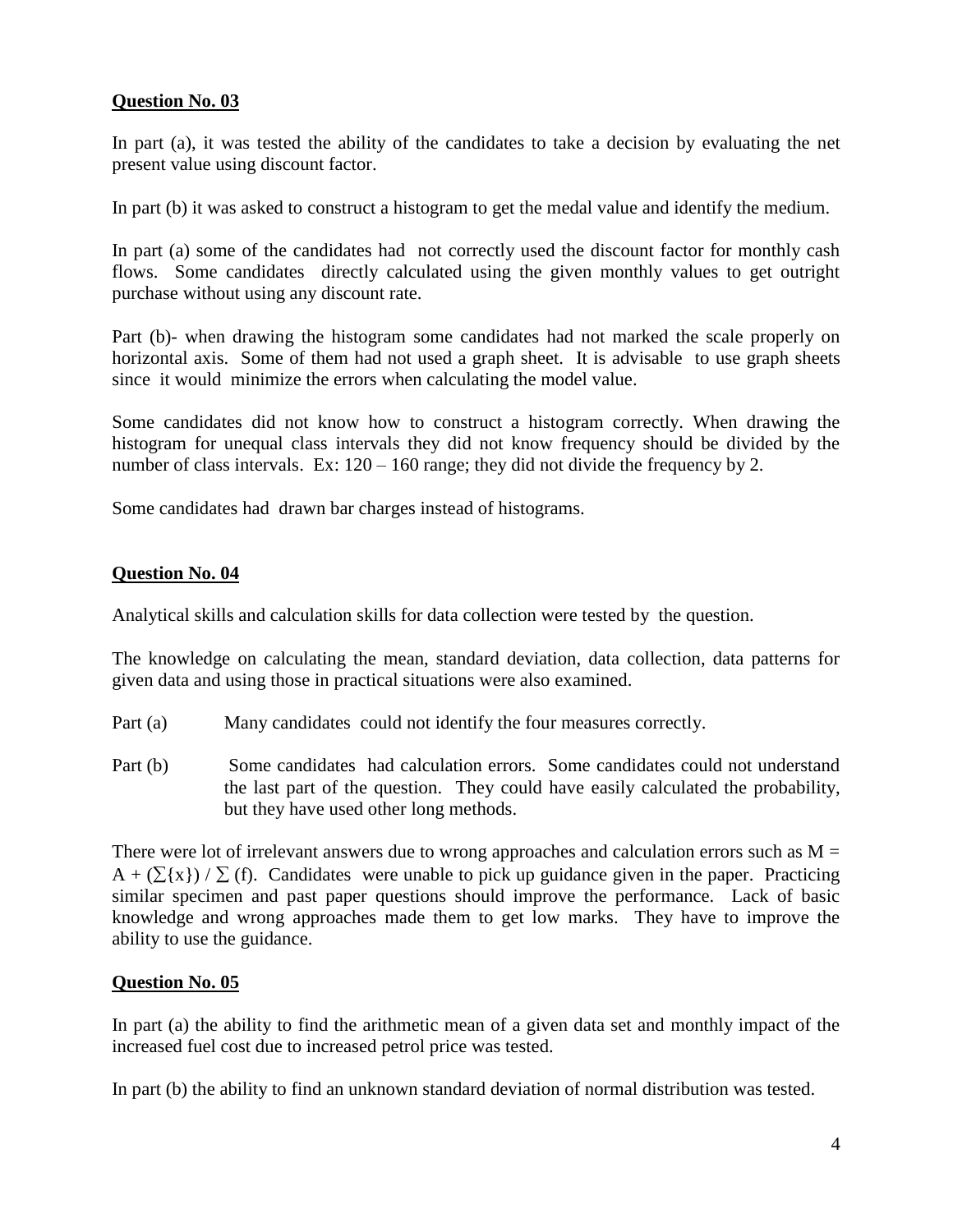Part (a) was a normal arithmetic question. Answer can be arrived by using simple arithmetic knowledge. However some of the candidates did not understand the meaning of 3 weekends and 25 working days. Some of them calculated for 28 working days and some candidates considered 3 weekends as 6 travelling days. Some candidates misunderstood the question altogether. In part (b) some answers were wrong due to  $+$  and  $-$  signs in  $z = x - \mu$ .

 $\overline{\sigma}$ 

It appears to be that some candidates have not practiced how to use the normal distribution table.

## **Question No. 06**

Part (a) It was tested the ability of expressing the meaning of type 1 error in hypothesis testing.

In part (b) the ability of finding standard error of difference between two means was tested.

About 50% of the candidates have not attempted the question. Very few candidates got full marks for the question. Most of the candidates used wrong formulas in calculating standard error of difference between two means. Some used wrong statistics in calculation too.

Most of the candidates did not know the way of identifying two tailed test and one tailed test.

Some did not know the way of defining  $H_0$ ,  $H_1$ , and critical values.

Some candidates tried to solve the problem using two tailed test even though it was one tailed.

Most of the candidates ignored the – sign in the critical value.

## **Question No. 07**

Tested about coefficient of correlation, idea of correlated variables and coefficient of determination.

Some candidates copied wrong formula for r. Some of them did not know how to calculate relevant values. Question is very simple but many found it difficult.

Some candidates did not calculate the  $x^2$ ,  $y^2$  and xy correctly

Some did not know the difference between  $\Sigma xy$  and  $\Sigma x.\Sigma y$ .

Some could not understand the difference between negative correlation and the negative sign.

Some of the candidates were not familiar with the usage of the calculator though they used it. They have to practice and improve that.

#### **Question No. 08**

Tested on time series and basic understanding about the difference of irregular variations and other normal variations. Ability to remove the seasonal effects from the collected data was also tested.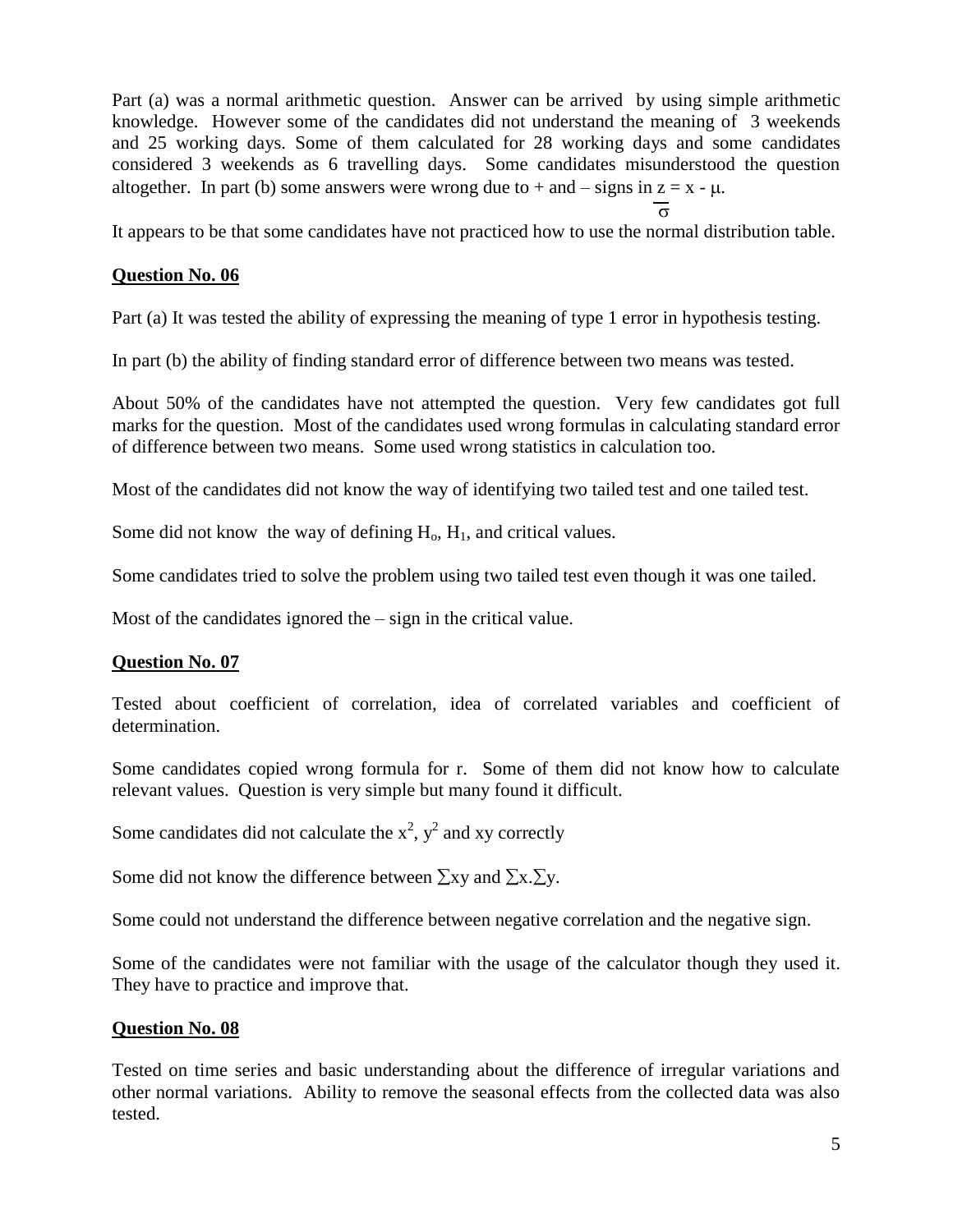More than 50% of the candidates had not attempted the question.

Many candidates were unable to clearly explain the meaning of the irregular variation but have given correct examples. Some have not given all the steps of the answer. There were so many arithmetical mistakes in the grid. Final answers were wrong due to the errors in the first step of the question.

Candidates had another way to calculate part (1) which was not mentioned in the model answer. Half of the students who attempted the question could not calculate the seasonal indices and removed the seasonal effects.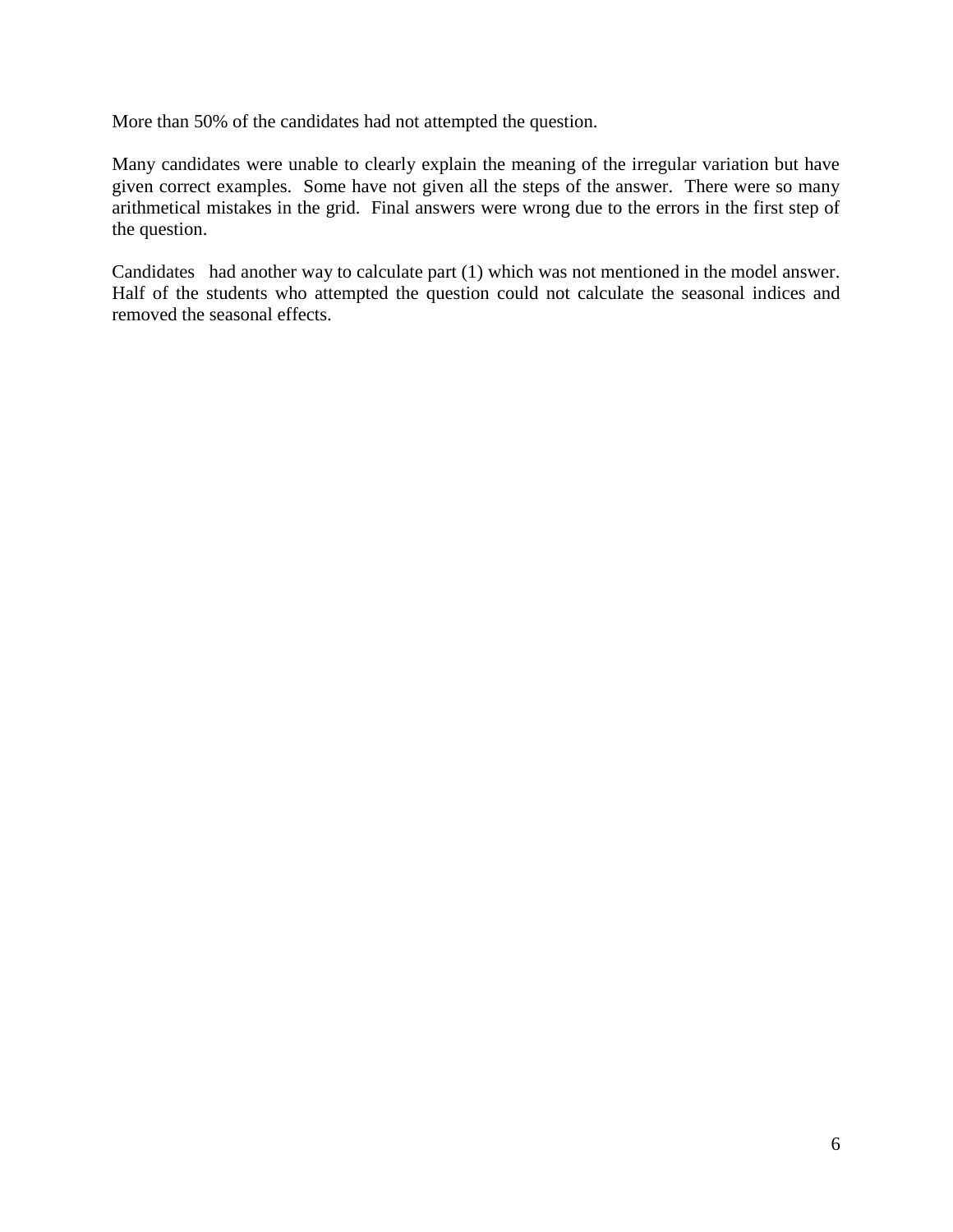#### **Management and Business Economics - March 2012**

Business Economics Part B paper consisted of 5 questions. Average performance of the candidates were impressive. Nevertheless common mistakes done by the students are given below .

#### **Question No. 01**

#### *(a) (I) Allocated Marks 03, Average Performance 03*

Almost all candidates have arrived at equilibrium price and quantity correctly. Nevertheless a few had arrived at incorrect price and quantity predominantly due to mistakes done in applying the formula.

#### *(a) (II) Allocated Marks 03, Average Performance 02*

Some have displayed poor knowledge over price elasticity of demand in that, they have divided change in quantity ( $\triangle Q$ ) by change in price rather than percentage change being considered.

Some substituted incorrect figures for the formula and ended up with wrong answer. A few had ignored the minus mark in arriving at price elasticity of demand.

#### *(b) Allocated Marks 06, Average Performance 03*

Most of the candidates ignored the fact that price mechanism determines resource allocation for a particular project/production only after sacrificing another production. Some did not indicate the functions of "Price" in explaining the price mechanism. Some were unable to mention that price mechanism is based on the market forces of demand & supply.

#### **Question No. 02**

#### *(a) Allocated marks 03, Average performance 02*

Some repeated the same point in explaining explicit cost. Eg. both "cost incurred" and "cost paid" were indicated.

Some could not mention that implicit cost is not involved in cash outflows and instead the opportunity cost.

Some were confused over the meaning of two terms and some were of the view that only explicit cost is used for economic decisions.

#### *(b) Allocated marks 05, Average performance 02*

Some were unable to explain that only variable factors of production are subject to change in the short run and fixed factors remain unchanged which is the basis for behavior of cost curves.

Some have not drawn the MC curve correctly, in that, MC should first slope down parallel to ATC and at lowest point of ATC, MC should start moving upward, this point of crossing was not correctly shown**.** 

The law of diminishing returns was ignored by some in drawing the curves.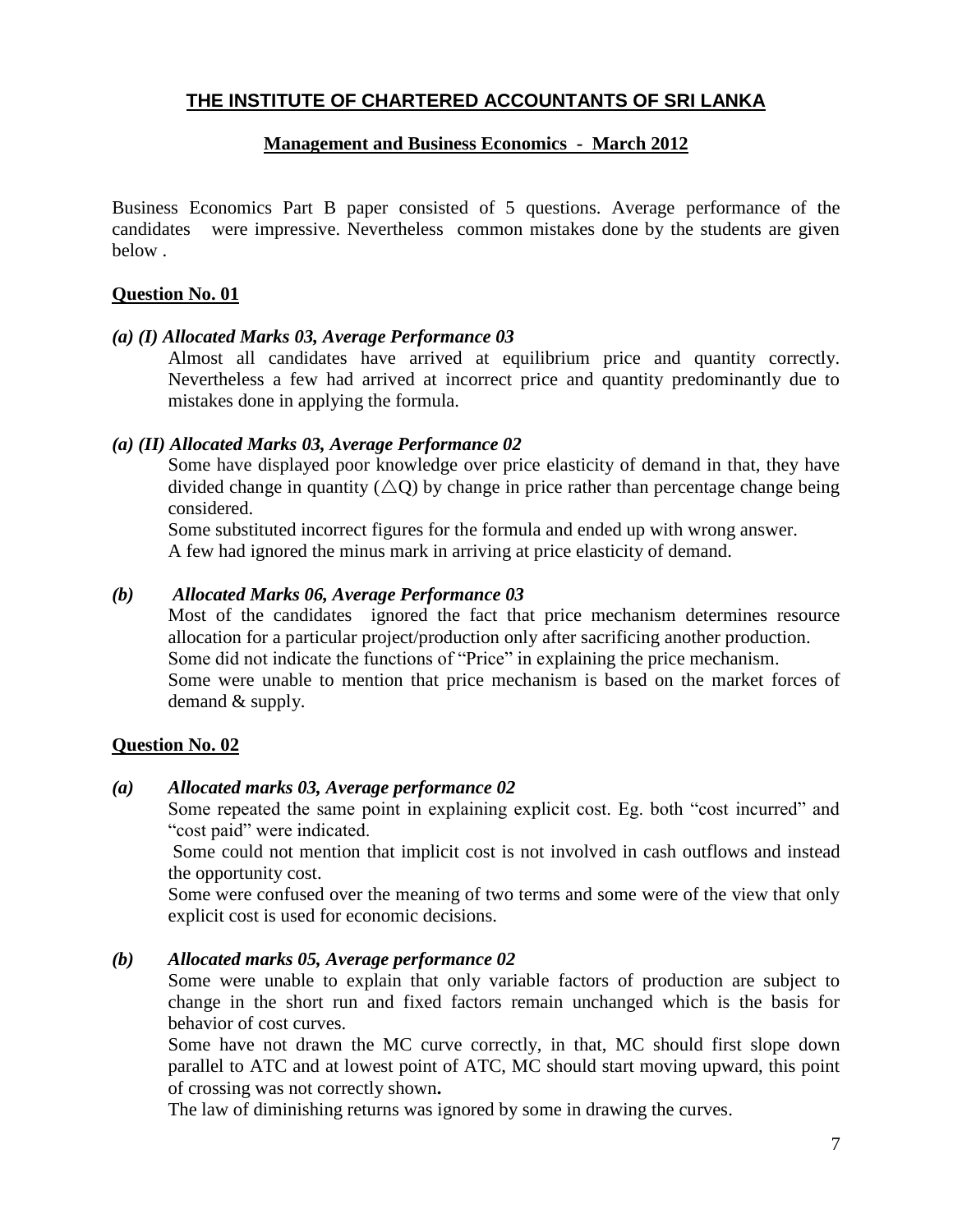## *(c) Allocated marks 04, Average performance 02*

Some ignored the fact that perfectly competitive firm has to follow a price determined by the market, i.e. they have not drawn the price curve parallel to horizontal axis. Abnormal profit had not been arrived at and not shown in the graph by some students. Main condition for maximizing profit is when MR=MC. This had been overlooked by some candidates.

#### **Question No. 03**

#### *(a) Allocated marks 05, Average performance 04*

Some ignored both Exports and Imports in writing down the GDP (EXP) formula**.** Some of those who correctly wrote down the formula had substituted figures incorrectly. A few had mistaken in arriving at final answer.

#### *(b) Allocated marks 05, Average performance 04*

Some ignored depreciation or indirect taxes or both in writing down GDP (income) formula.

Some of those who correctly wrote down the formula substituted incorrect figures. Some had calculation errors and ended up with incorrect GDP (income).

## *(c) Allocated marks 02, Average performance 01*

Adequate explanations were not provided by some students to the points they mentioned. For example they just mentioned that GDP would help to calculate per capita income for which only half a mark was conceded. They should have also mentioned per capita income could be compared with those of other countries and different periods.

Some just mentioned that GDP would help to transact between countries without being elaborated.

Most of the candidates had not mentioned the fact that GDP is the basis for expressing certain aggregates of the economy like public debt, budget deficit etc.

#### **Question No. 04**

#### *(a) Allocated marks 03, Average performance 02*

Devaluation was done to bridge the Budget Deficit according to some candidates.

Some mentioned that devaluation was done to develop tourism industry without being elaborated as to how it happens.

Some did not mention that higher rate of increase of imports compared to exports has led to devaluation.

#### *(b) Allocated marks 03, Average performance 02*

Some have not generalized their answers in terms of effect on imports and exports, in that they have taken specific scenarios like tourism industry, import of fuel etc. and given the impact on BOP for which full marks were not conceded.

Some ignored to mention the impact of devaluation on foreign reserves.

Most of the students have not understood that fair valuation of rupee against dollar would result in due to the fact that over-valuation of rupee existed at the time of devaluation.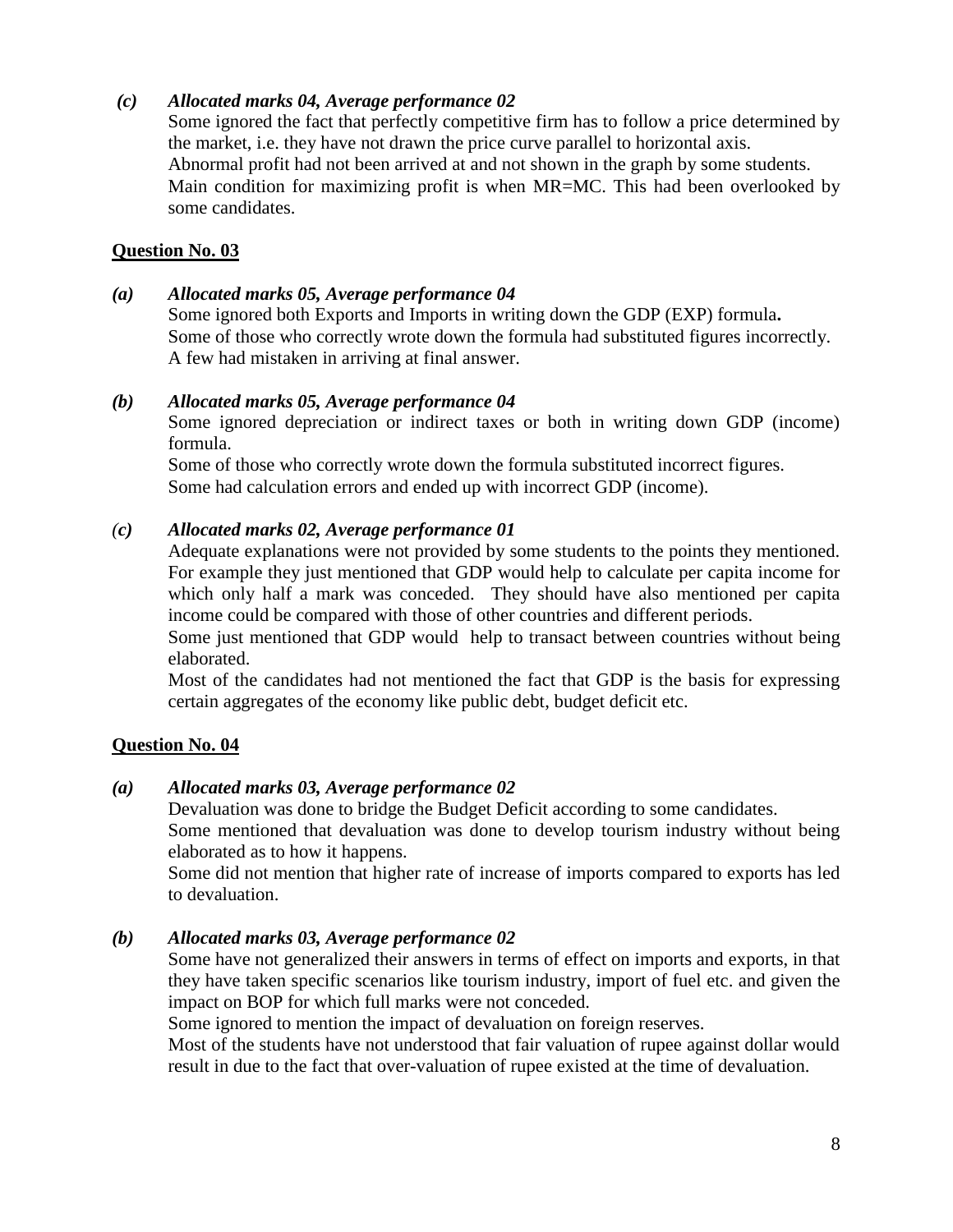## *(c) Allocated marks 03, Average performance 02*

Some candidates stated that monitory policy is policy measures taken by the general Treasury.

Some of the candidates have not taken into account policy objectives in order to differentiate the two terms**.** 

According to some candidates, control of revenue and expenditure is associated with monitory policy, for which no marks were conceded.

## *(d) Allocated marks 03, Average performance 02*

Some explained macroeconomic goal as fiscal policy measures for which only a few marks were allocated**.** 

Some cited Foreign Trade Policy as a fiscal policy measure without being cited with examples as fiscal policy measures**.** 

Fiscal policy measures relating to "Equity" were not cited by most of the candidates .

## **Question No. 05**

#### *(a) Allocated marks 02, Average performance 1½*

Some did not state that the budget deficit is related to a projection of income  $\&$ expenditure.

Some candidates just mentioned that budget deficit is the difference between projected income and projected expenditure sans being related to a specific period.

#### *(b) Allocated marks 03, Average performance 1½*

Increasing taxes and imposing new taxes are one source of financing of budget deficit, according to some candidates**.** 

Some did not mention privatization-income as a source of financing budget deficit.

#### *(c) (I) Allocated marks 02, Average performance 1*

Some did not mention the correct word i.e. GDP as the basis on which budget deficit is expressed. Instead they have mentioned government revenue or government expenditure for which only a few marks were conceded.

Some just stated that meaning of the statement is "to reduce the budget deficit in the next year compared to present position".

#### *(II) Allocated marks 03, Average performance 2*

Some have generalized the answer, in that, they mentioned that it was advisable to maintain the fiscal policy target to achieve economic progress.

Some were of the wrong view that the target under reference would lead to foreign loans, grants being obtained.

#### *(III) Allocated marks 02, Average performance 1*

Some just mentioned fiscal policy and monitory policy without being elaborated as to how it contributes to achieve the fiscal policy target.

Only a few stated that taking measures to reduce wastage and corruption will contribute achieving the target.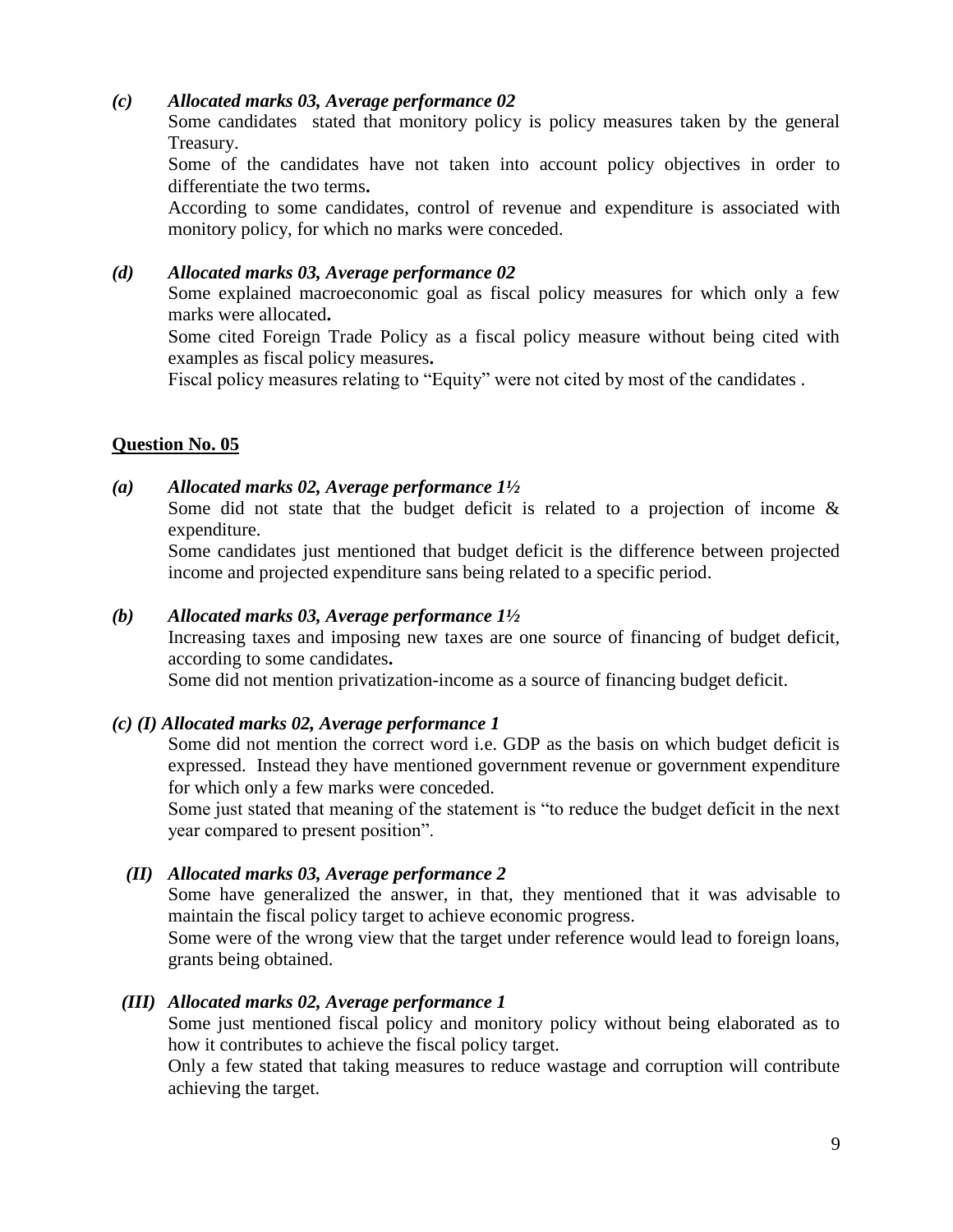## **Question No. 06**

Tests candidates' knowledge on main important stages of control process, why such a control process is needed for a business organization and to explain four conceptual skills of a top manager for achieving the success of a business organization. Performance was not quite satisfactory. A few candidates got marks over 6/12. Only a very few candidates were able to explain the control process and the key factors such as organisation's expectations with the current situation and to take necessary steps to overcome lapses.

## Weaknesses observed

- 1. Most candidates had discussed about flat and tall organisations.
- 2. Some candidates had written about planning process. Candidates were unaware that control function is most important above all other management functions.
- 3. A few candidates had written about different types of controls such as pre controls, continuous controls and post controls which indicate that they have not read the question carefully.
- 4. When the importance of control process is discussed candidates were supposed to explain the impact of control function on other management functions. If there is no control function target, plans could not be achieved.
- 5. Role of a manager was explained by many.

## **Question No. 07**

Only a few candidates had selected this question. Performance of the candidates in general was not quite satisfactory. The distinction between planning and strategic planning is not well understood. However, candidates performed well in 7 (b). 7 (c) was not quite satisfactory.

#### Weaknesses observed

- 1. Many candidates had written about planning and not strategic planning.
- 2. Key words in strategic planning such as strategy or direction, decision of allocating resources, proper understanding of the current position of the organization (SWOT analysis) long term nature were not properly grasped.
- 3. Some candidates had mentioned that designing an organization chart is strategic planning.
- 4. Most of the candidates have failed to identify that strategic planning is done by the top management.
- 5. Some candidates were confused with corporate governance.
- 6. Many candidates stated that meeting legal requirements and requirements of the stakeholders are social responsibilities.

#### Suggestions to improve

- 1. Write legibly and to the point.
- 2. Read more and more books on management.
- 3. Attempt past question papers.